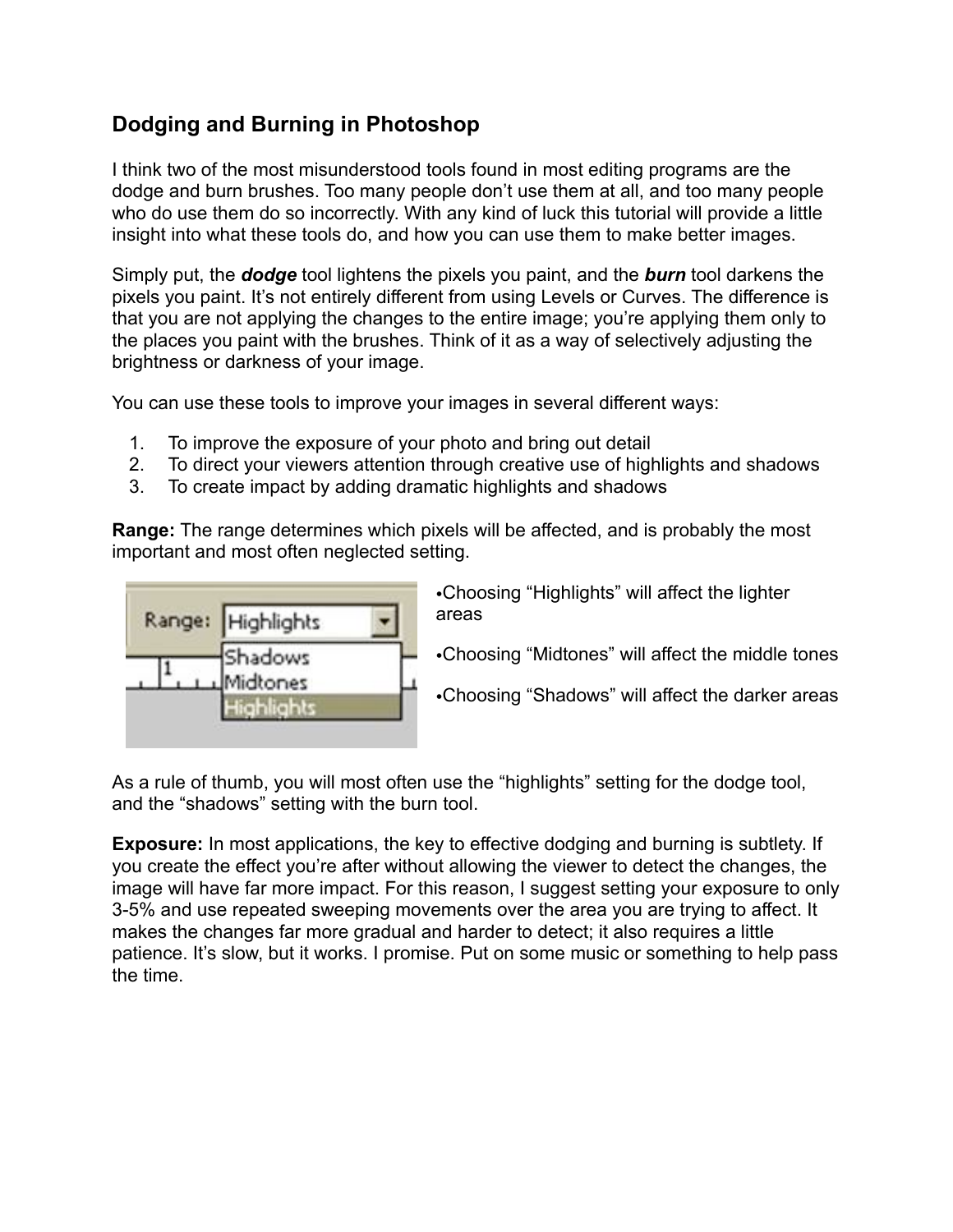| mdow | Help             |
|------|------------------|
|      | Exposure: 3%   % |
|      |                  |

**Brush:** The size of the brush you should use will vary based on the size of the area you are working on. In general a larger brush with softer edges (hardness +/-50%) will make for more subtle transitions.

| Master Diameter | 302 px | $^{\circ}$     |
|-----------------|--------|----------------|
|                 |        | $\overline{u}$ |
| Hardness:       | 50%    |                |
|                 |        |                |
|                 |        |                |
| ż               |        |                |
| з               |        |                |
| s               |        |                |
|                 |        |                |
|                 |        |                |

**Colour vs Grayscale:** These techniques tend to work better on grayscale images than they do on colour ones. Applied excessively to a colour image, dodging tends to wash out the colours, and burning tends to make for obvious grey blotches. There are certainly exceptions to this rule, but I think it's a fair generalization.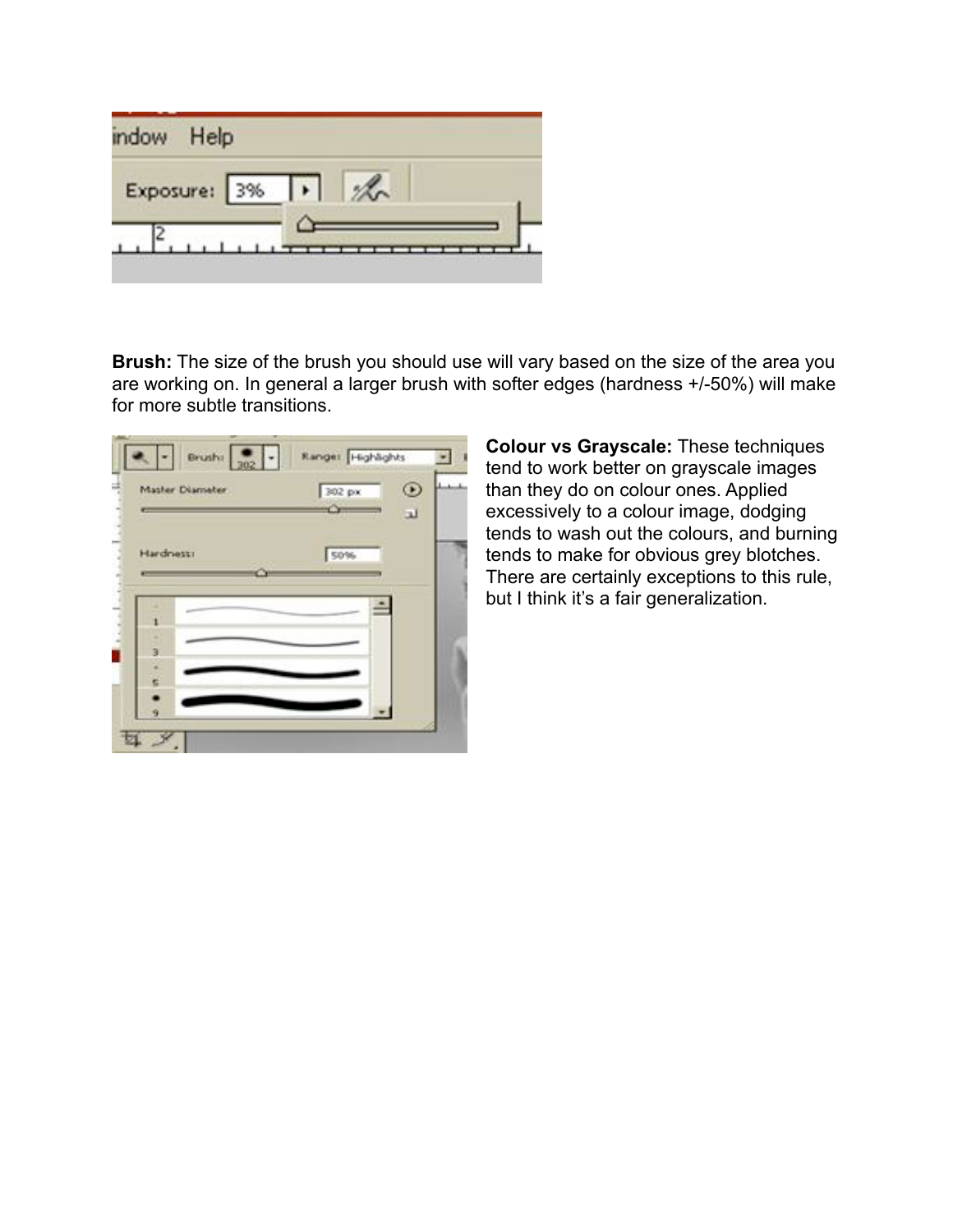## **Application 1: Improving Exposure**

In this example the original image was underexposed and really flat looking (i.e., very little contrast). Normally I'd start the process using curves, but for the sake of the example all edits will be done with dodge and burn. Here is how I rescued it:



Notice the whites aren't really white, and the blacks aren't really black. I selected the Dodge tool, set the Range to 'highlights', and exposure to 3%. I took a brush about ½ the size of his head (which, incidentally is a pretty huge noggin), and brushed the areas that needed lightening. I focused on the important parts of this shot - his face, his smile, the detail on his jacket). The dodge tool is also great for lightening dark circles under the eyes of groomsmen who stayed out too late drinking the night before the wedding.

Next, I switched to the Burn tool (\*cool trick alert: hitting Shift+O toggles between dodge and burn) and set the Range to Shadows. Again, I painted over the parts of the photo that should be darker, going gently on his face to avoid harsh shadows; they can make noses bigger and wrinkles deeper and other ghastly stuff. I lost some detail in his jacket, but don't consider that an issue; in fact it likely shifts your attention more to his face, which makes for an unintentional yet timely segue to the next application.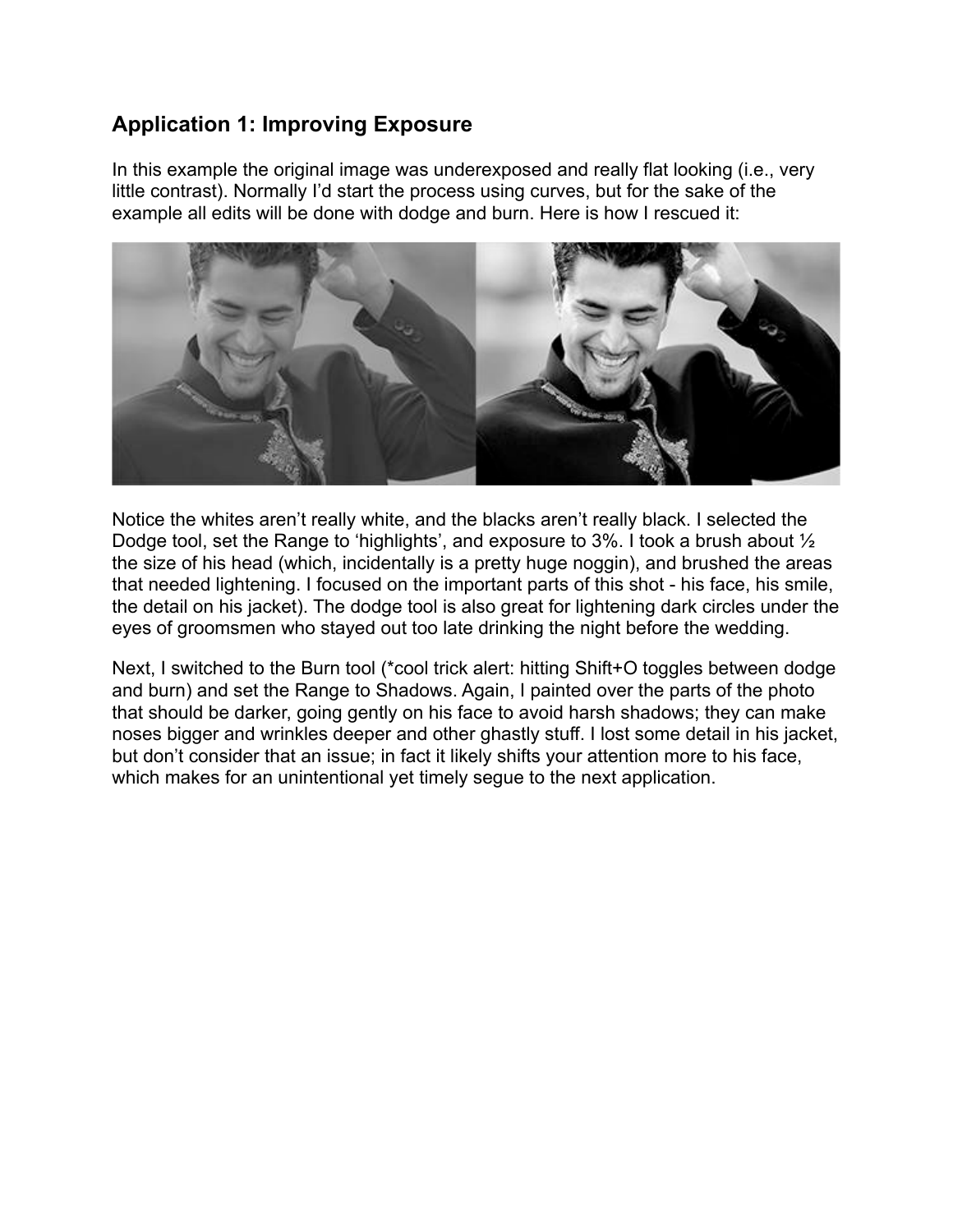## **Application 2: Directing the Viewers Attention**

This is my favourite, and perhaps the most elusive use of dodging and burning. When it's applied well, you won't even know it's been done. Consider the following example:



The image on the left is fairly evenly exposed, and about how the lighting appeared in real life. Under normal circumstances I'd have included much of the background; it's a bit unusual and quirky, but fun (sorta like me J). But in this case we needed the model to be the focal point, and I felt the background detracted from her. I removed some of the distracting elements of the photo by burning them into shadows (I did no cloning whatsoever). The intent was to make it look as though the shadows and highlights were created by the lighting, not by post processing. I figured this meant I had to try to create the illusion of a single light source. Anything that didn't fall in the path of that imaginary light source was burned. In this case I actually burned some midtones as well for a more balanced effect. The net result is a very clear focal point with fewer distracting elements. Again only dodge and burn tools were used to edit the grayscale image.